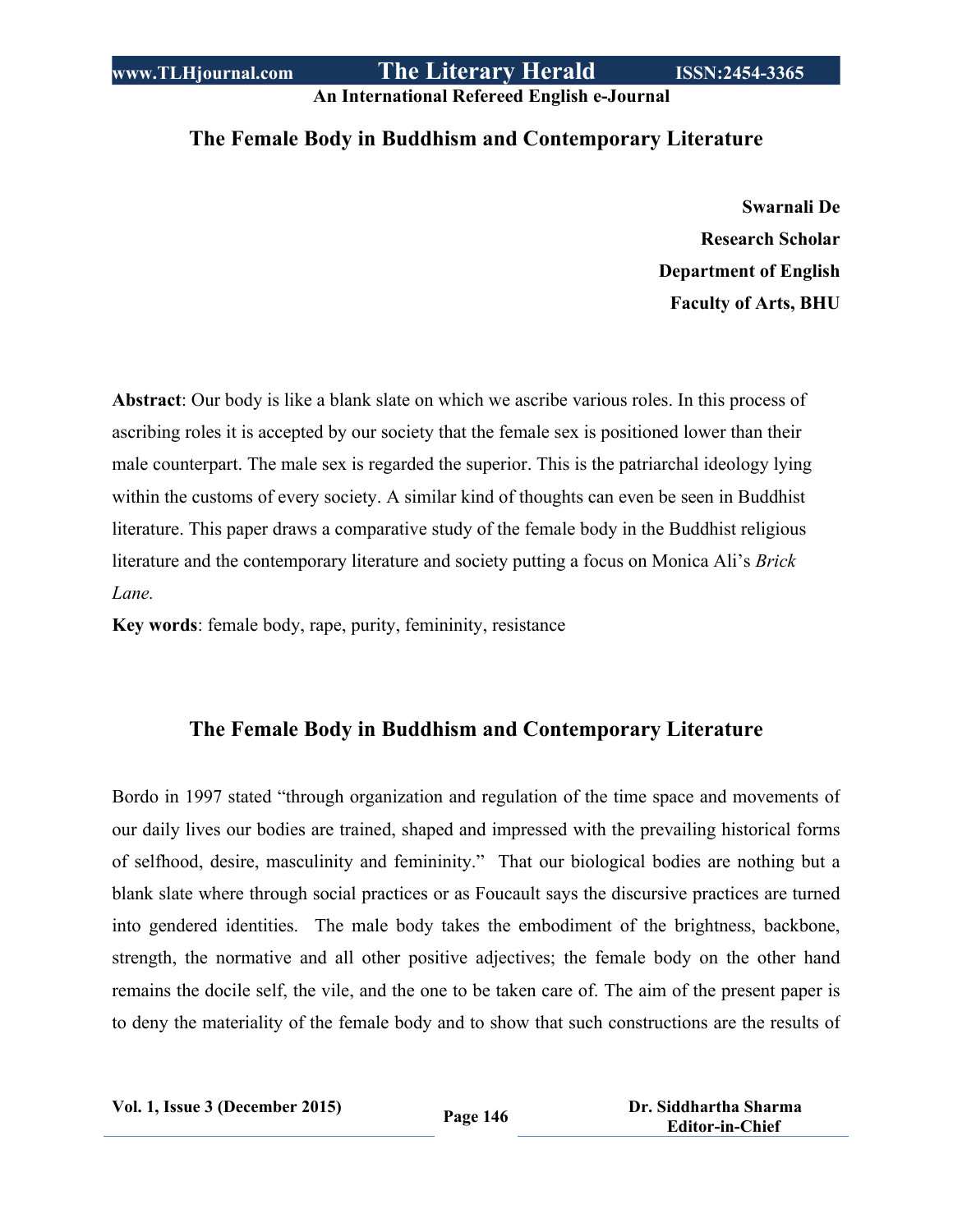### **An International Refereed English e-Journal**

social constructions and culture established through discourse. The female body represented in Buddhism and in contemporary forms of art and literature is the subject of this paper.

The study of position of women in any religious society shows a steep fall in comparison to their male counterparts; the reason is the phallocentric thought which treats religion as the generic masculine habits of thoughts and language and the females in relation to what the males have studied or researched. The result of this is the position of the Buddhist nuns or *Bhiksunis* in the *Sanghas*, who are treated as a reason for the quick demise of *Sanghs.* Rita M. Gross in her text *Buddhism After Patriarchy (1993)* tries to debunk this phallocentric thought regarding females and their body and instead talks of the "two sex model of humanity" that is a model which will compel people to understand that there are only two sex- male and female and that both the sexes are human. Women had always held a secondary position in the Buddhist society. The importance of monastic to the institutions of the nuns was always higher. The females were regarded as a threat to the males on one hand and on the other hand they are regarded as creative, nurturant and supportive. This shows that an ambiguity always have revolved round the female sexuality in every society of the world from time immemorial.

The main aim of the followers of all sect of Buddhism is to attain the *Boddhisatwa* or the ideal Buddhist practitioner which can be attained by any one- both males and females. But a study of the customs or literature of Mahayana sect shows that if a female devotee wants to reach this path of enlightenment then she needs to shed her feminine nature and have to wish to be born as a male to attain *Boddhisatwa*. This directly shows that the female body is regarded as impure to reach Lord Buddha. If a nun do achieve the, *Boddhisatwa* then it is taken for granted that she is no longer a female. Her body image though may be of a female but imaginary image becomes that of a male. This concept of "Sexual transformation" can be seen in the *The Sutra of Changing Female Sex.* The question that arises here is that these sutras from the later period of Mahayana sect though broaden up the views on female nuns or *Bhiksunis* by taking into consideration the psychological aspect. Stating that Psychological transformations into a masculine self is needed to attain the highest goal through penance, meditation and discipline thereby shedding out her all sexual drives and desires so as to achieve *Boddisatwa in her female birth* and not waiting for a next birth. The story of a Naga princess transforming into a male to achieve the highest spirituality is prevalent in Buddhist tradition showing how the female organs had vanished off

**Vol. 1, Issue <sup>3</sup> (December 2015) Page <sup>147</sup> Dr. Siddhartha Sharma**

 **Editor-in-Chief**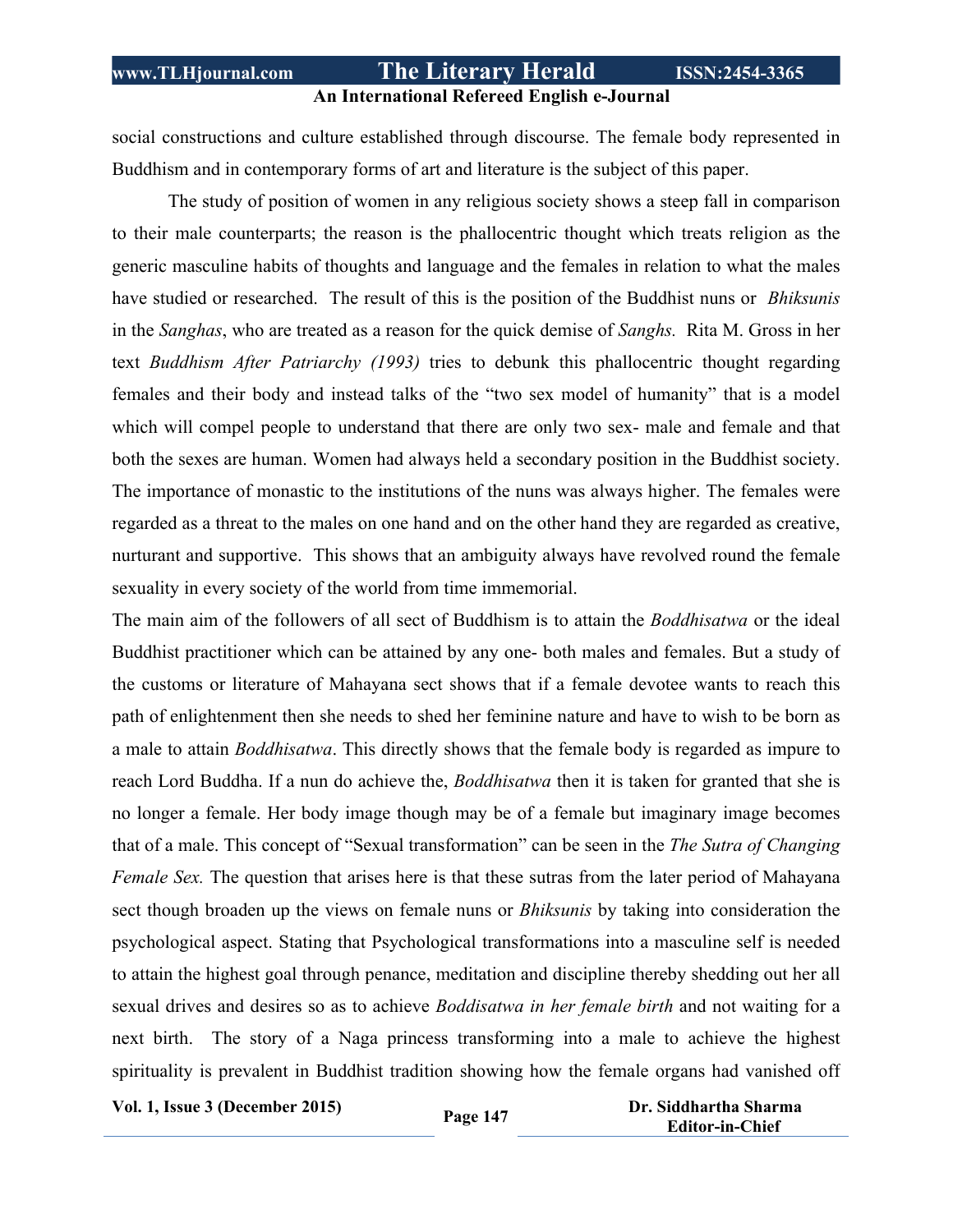#### **An International Refereed English e-Journal**

and the male organs getting developed. Even though we are free to question the credibility of such stories from sutras which demean the Self of a women but probably we still could not eradicate such ambivalences even from today's society.

A recent example of demeaning women because of their sex or body is the shooting of a little girl for Malala Yousafzai for the right to education for females. Educating women meant providing freedom which is not taken in a positive way by many societies till date. With time though the conditions of society have changed but the condition of female body has deteriorated. Rape, genital mutilation, branding of female genitalia to show that they are demeaning objects and need to be subjected can be seen in modern day. *Desert Flower: The Extraordinary Journey of a Desert Nomad (1999)* is an autobiography of Somali super model Waris Dirie showing the position of female body amongst the nomadic tribes. How to retain the pure, the genitals are mutilated so that they may remain pure till their marriage night. In Buddhism if attaining *Boddisatwa* is all then in present day scenario its purity.

In contemporary society the female body is looked upon as an object. The female body is either sexualized or is regarded to be safeguarded from the male gaze. A woman who confines herself within the four walls of her home is regarded to be someone pious otherwise the society punishes them through their one and only easiest weapon "rape". This weapon is to intimidate fear in them so that a woman retains her pure self.

Even in contemporary Indian society we still find a similar picture. There are temples in Southern part of India where female devotees are not allowed to enter the temple premise as they are vile. Social practices of ostracizing young girls when they attain the age of puberty can also be seen in Indian family system. Whether in India or in any part of the world irrespective of class, race or religion the condition of females had always been same; the question of whether the female body is pure or not would always remain a question of enigma for the phallocentric society. A recent report on The Hindu dated 30<sup>th</sup> November 2015 states that "*Temple* ' *Purifies'idol after women offers prayer*". This is the headlines in the 21st century. Demeaning the women and regarding her as impure has always been there in the past created by the patriarchal knowledge and can we are failing to lower down this demeaning even today because we are failing to re-read the history and undo the staunch beliefs. It is here where literature is coming forward to put up a resistance to this biases and stereotypes against women.

**Vol. 1, Issue <sup>3</sup> (December 2015) Page <sup>148</sup> Dr. Siddhartha Sharma**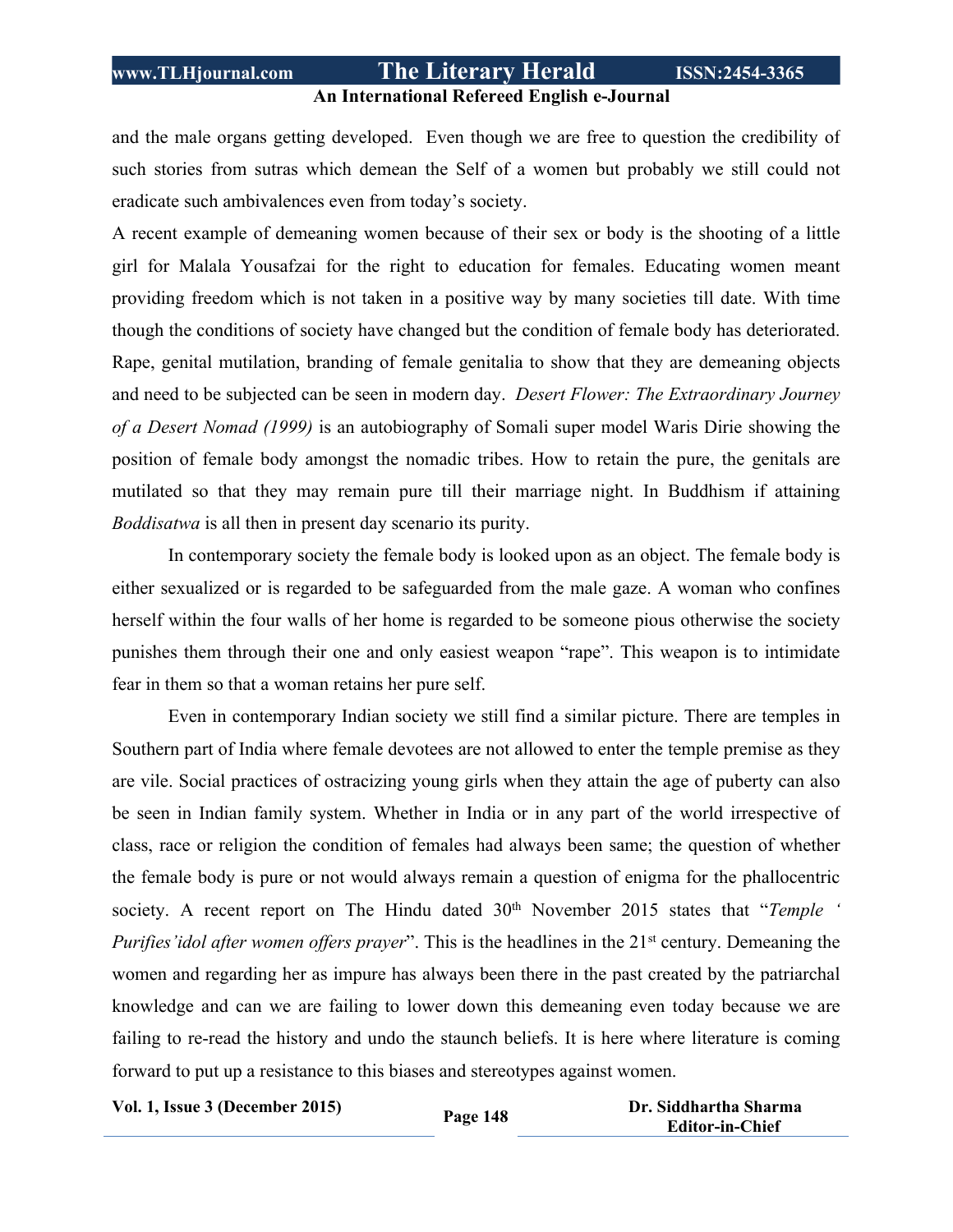### **An International Refereed English e-Journal**

Monica Ali, a Bangladeshi born British writer like any other diasporic writers writes to show the resistance that the female sex is putting up against the patriarchal ideologies. In her debut novel *Brick Lane( 2003)* she draws in a similar question and the materiality of the female body in the Diasporic lands; and also tries to provide a mode for freedom of expression of self in modern day. In the words of Kaja Silverman 'our experience of "self" is always circumscribed by and derived from the body.' (Alsop 168)

*Brick Lane* is a lane in the East London inhabitated mostly by Bangladeshi migrants. Monica Ali's debut novel focus on lifestyle of these Bangladeshi migrants living in westernized society yet clutching on to the staunch social practices. Ali in this novel shows the life of her main protagonist Nazneen. She begins the novel quoting Heraclitus saying that a man's character is in her fate. The fate of many young female children lies in the hand of their parentsi.e. whether the mother should give birth to the child or abort her. Nazneen's childhood begins with such a fate. Its again fate that gets her married to a man called Chanu all the way from London. The novel continues to show the plight of Bangladeshi women living in London through other characters like Razia, Mrs Islam and Jorina and others.

Chanu describes his wife Nazneen: "She is an unspoilt girl. From the village" (Ali 14). She is a girl who is not that beautiful but can satisfy her husband physical drives. Nazneen's body becomes an object of pleasure for Chanu. She is a pure girl who can give birth to a healthy baby boy. Ali Ali tries to show the imaginary self of Nazneen by bringing in the visuals of dancing. In contemporary times the literatures are being used as a medium to oppose the discursive practice of showing the materiality of female body unlike the ancient religious literatures. The visuals which Nazneen witness on the television screen of ice skating where a female clad in a tight costume "raised one leg and rested her boot…on the other high, making her triangular flag of her legs … she had conquered everything: her body, the laws of nature, and the heart of the tight suited man who slid over on his knees, vowing to lay down his life for her." (Ali 29).

The notion of purity and chastity is an abstract idea created by the patriarchal society. If in the above religious texts it is shown that women are just an idea and it is men who are the reality , then our contemporary literature too projects the same thing but with a twist. Monica Ali's, *Brick Lane*, through the character of Haseena do show that women should be the epitome

```
Vol. 1, Issue 3 (December 2015) Page 149 Dr. Siddhartha Sharma
```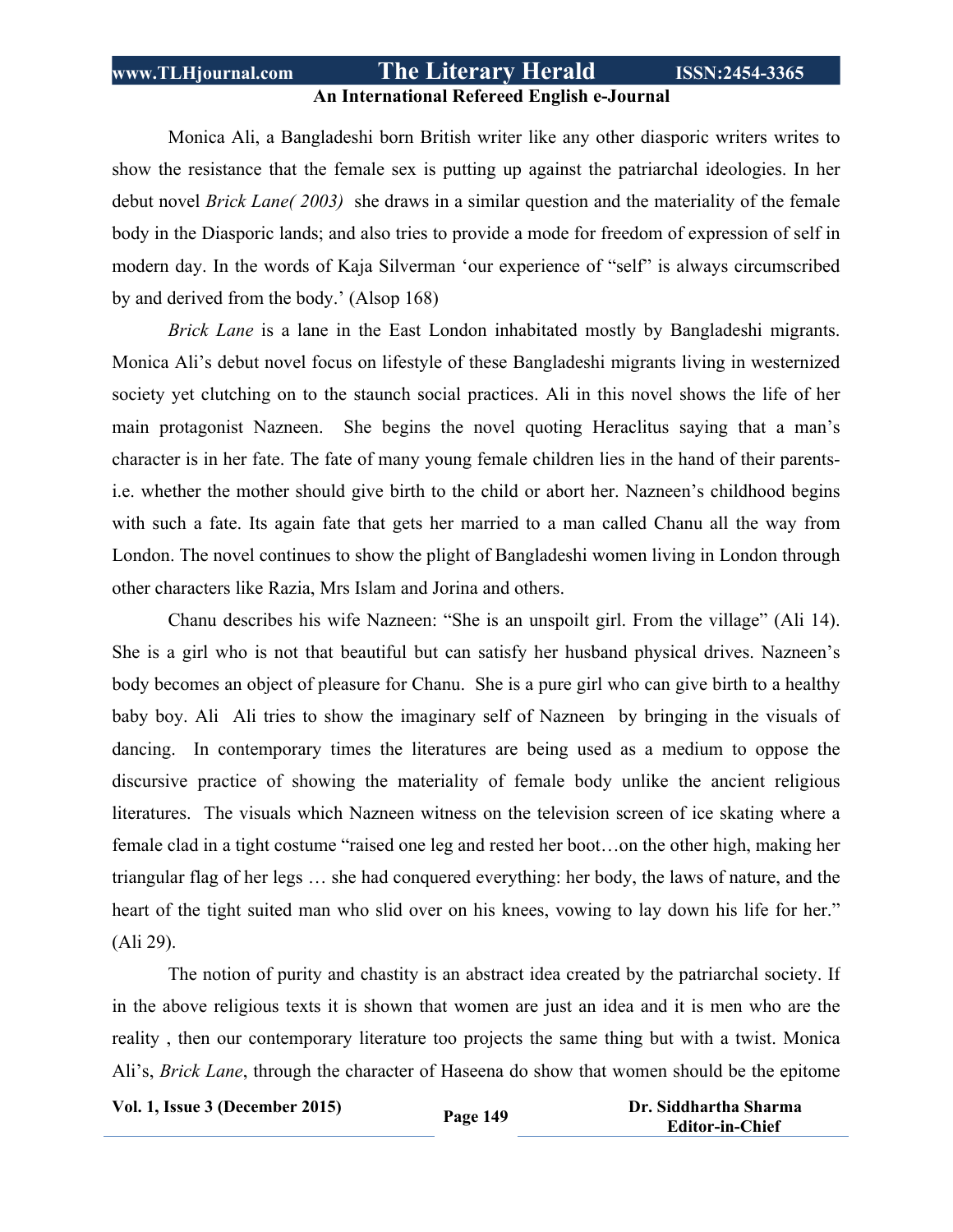### **An International Refereed English e-Journal**

of the abstract ideas created by the patriarchal society; and if they do not conform to that idea they need to be punished. Hence, we find Haseena getting raped and inflicted with both physical and psychological violence. The character of Haseena is a shown as a free woman, independent, who does not abide by the patriarchal laws and therefore to rectify her paths, and make her mind pure, the tool rape is used against her by the society.

Women are the carriers of the patriarchal customs. A women's identity is derived through her tastes of signs, beliefs, lifestyles which she is made to impose on her with time. If women fail to accept the patriarchal thoughts and if she wants to present herself as an independent person she pays the price by inflicting pain on her body through rape. The Buddhist religious literature regarded the male sex as the superior, so does our contemporary society too. Even though we question the credibility of the literatures, we should never forget that the literatures were written by the males and especially for the male society. Today's society is also the same. The patriarchal politics underlying the society has become more subtle, the vileness of the female body is reflected through the position which the women hold in the society and through the various kind of violence inflicted upon her body to remind her repeatedly that she holds a lower position than her male counterpart.

The society expects the female to get compartmentalized in the roles they ascribe to them as they regard the women to be lower than men in status and it has been seen in every society the moment a women tries to resist she is inflicted with violence. In Bharati Mukherjee's *Jasmine(1991)* we also find the same picture where a women while searching for her identity gets raped. Searching identity mean questioning the position of women, the position of female body in the society and therefore, this is not the accepted norm and to rectify her faults she is reminded that she is below men.

The representation of female body and females is society lies in the second order and this order can be changed only when we start questioning the existing knowledge, and re-read the history and then re-create history and the modern forms of art; literature is trying to do the same thorough resistance writing.

### **References:**

Ali, Monica. *Brick Lane*. New York: Scribner. 2003.Print.

**Vol. 1, Issue <sup>3</sup> (December 2015) Page <sup>150</sup> Dr. Siddhartha Sharma Editor-in-Chief**